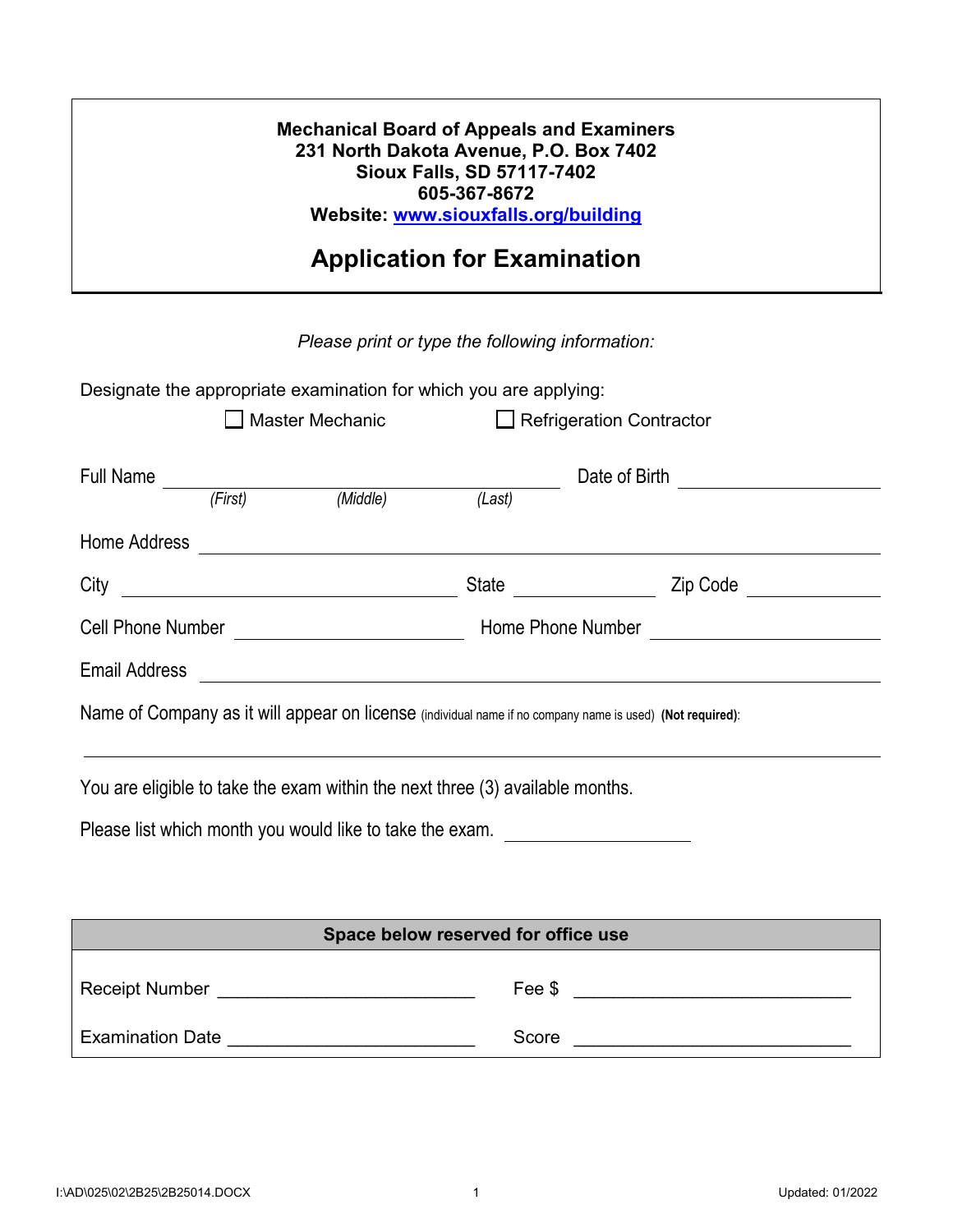# **FAX/EMAIL APPLICATIONS**

*(This section to be completed for application by fax or email only.)*

|                   | Charge to: $\Box$ MasterCard $\Box$ Visa             |  | $\Box$ Discover                                                                         |      |
|-------------------|------------------------------------------------------|--|-----------------------------------------------------------------------------------------|------|
|                   |                                                      |  |                                                                                         |      |
|                   |                                                      |  |                                                                                         |      |
|                   |                                                      |  | Three- or four-digit security code that is printed on the back side of the credit card: |      |
| Charge amount: \$ |                                                      |  |                                                                                         |      |
|                   |                                                      |  |                                                                                         |      |
|                   | Cardholder's Name (print name as it appears on card) |  |                                                                                         |      |
|                   |                                                      |  |                                                                                         |      |
|                   |                                                      |  |                                                                                         | Date |
|                   | <b>Authorized Signature</b>                          |  |                                                                                         |      |

**Building Services Licensing Fax Number 605-367-8737 Email: licensing@siouxfalls.org**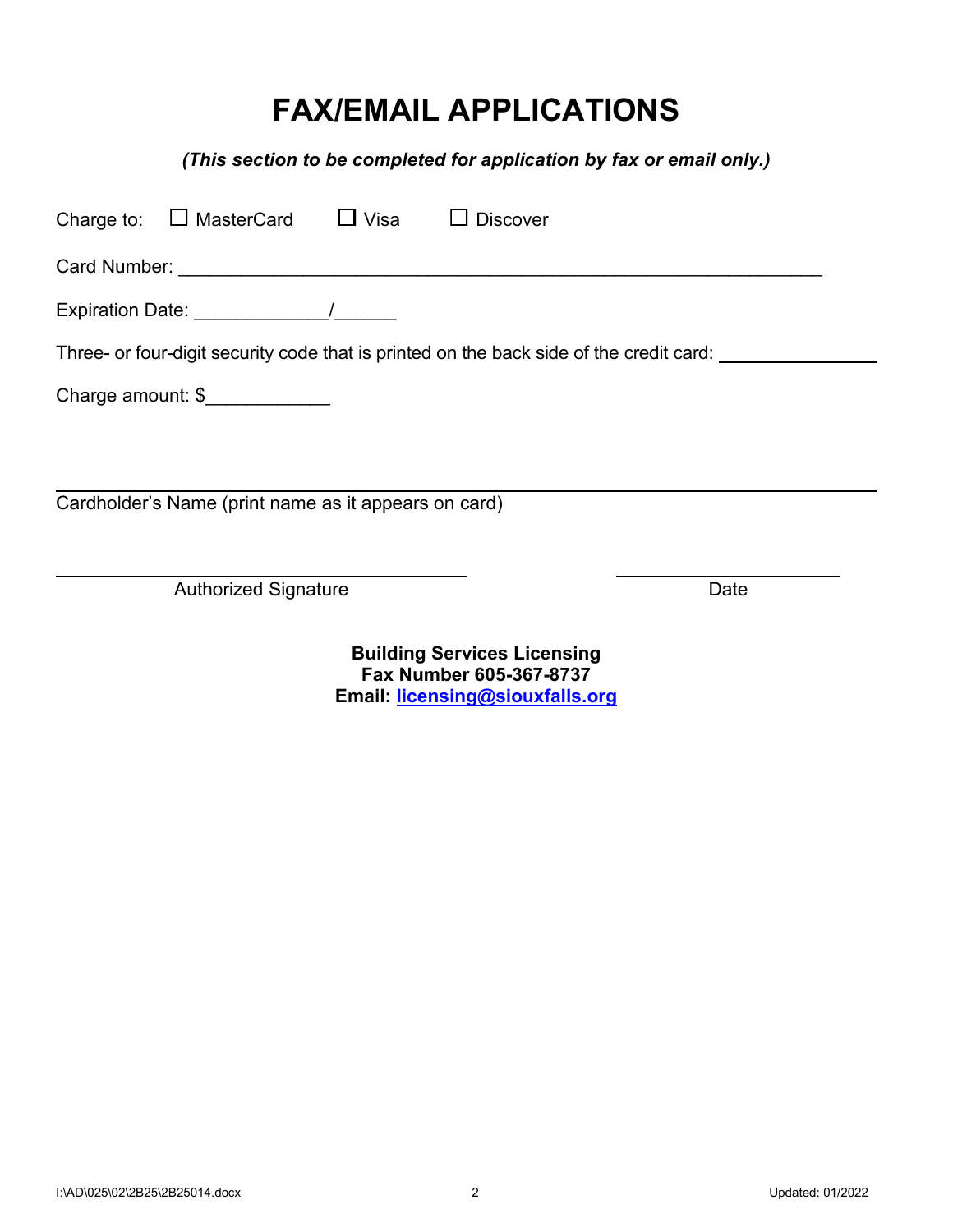## **Mechanical Board of Appeals and Examiners 231 North Dakota Avenue, P.O. Box 7402 Sioux Falls, SD 57117-7402 (605) 367-8672 Website: www.siouxfalls.org/building**

## **Master Mechanic Experience**

*Please print or type the following information:*

| <b>Full Name</b> |  |
|------------------|--|
| Date of Birth    |  |
| <b>Email</b>     |  |

If you have taken the City examination within the last 12 months, you are not required to fill out this portion of the application.

## **Experience Required for Testing**

An applicant for a Master Mechanic license shall show evidence of four years of experience as a sheet metal mechanic, refrigeration technician, general manager, project manager, or engineer in the employ of a licensed mechanical contractor. During this four-year period, the applicant must have spent at least 2,000 hours per year working as a sheet metal mechanic, refrigeration technician, general manager, or an engineer.

If the code official finds the applicant has the required experience, the individual may be tested. The code official may investigate the individual's experience and the applicant shall cooperate fully with the investigation. Failure to provide information or records related to applicant experience shall be grounds for denial of the application.

The code official will notify in writing any applicant whose application for testing has been refused. The notice will clearly state the reason for refusal and a statement of the applicant's right to appeal. An applicant whose application for testing is refused may appeal the decision to the Mechanical Board of Appeals.

#### **Credit**

Graduates of an accredited trade school having at least a one-year program in sheet metal or refrigeration will be given one-half year of experience credit for each year of relevant schooling up to a maximum of one year of experience credit.

Graduates of an accredited college or university having a four-year program in engineering or construction management will be given one-quarter for each year of relevant schooling up to a maximum of one year of experience credit.

Credit for military sheet metal, refrigeration, mechanical construction management, or engineering work will be given at the rate of one year credit for each two years in the military up to a maximum of two years credit.

| Name of Trade School, University,<br>College, or Military | Years<br>Completed | Graduated | Experience<br>Credit |
|-----------------------------------------------------------|--------------------|-----------|----------------------|
|                                                           |                    |           |                      |
|                                                           |                    |           |                      |
|                                                           |                    |           |                      |

## **School and Military Record**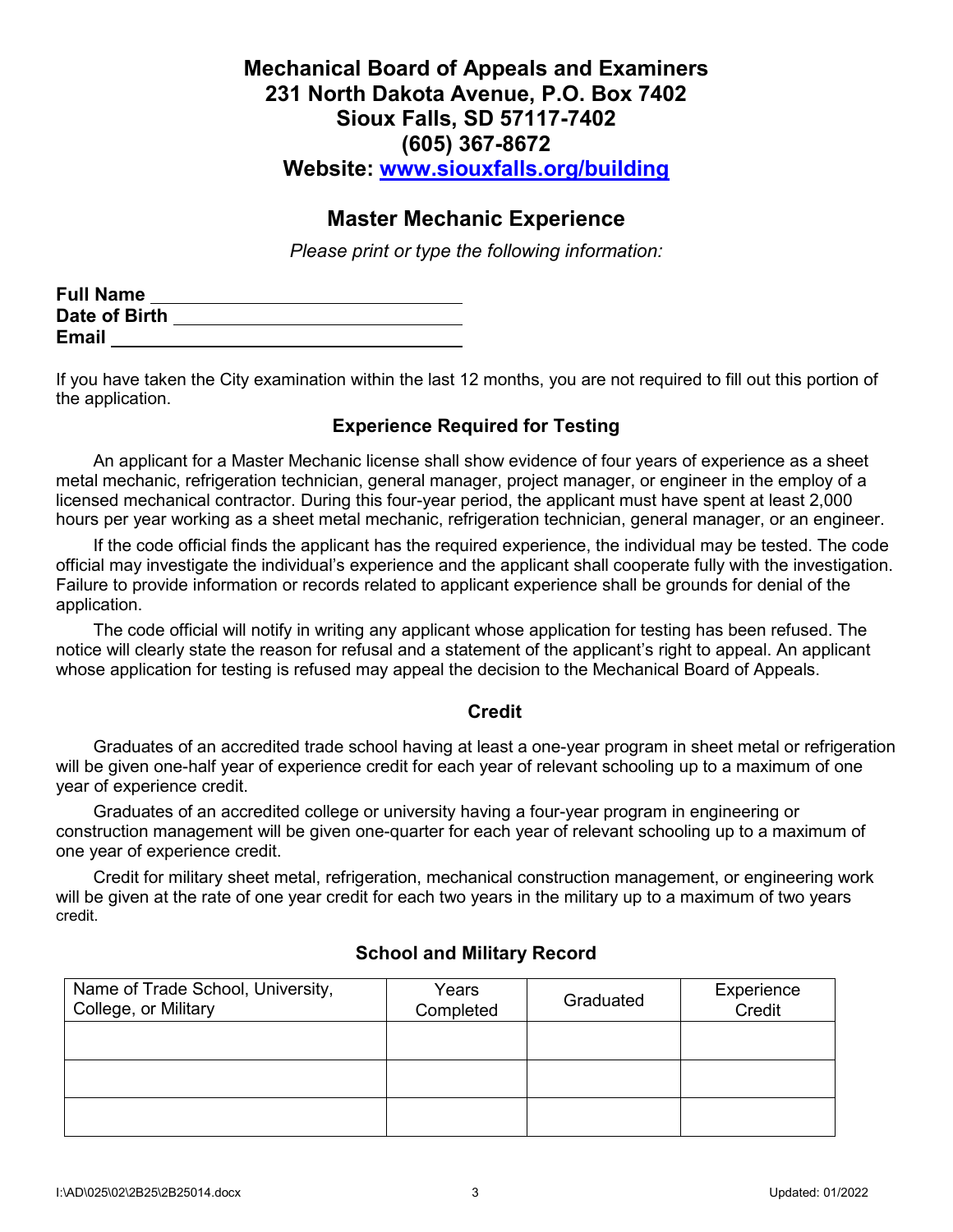#### **Employment Experience**

**Important**—Unless complete addresses of employers are given, it is impossible to properly process your application and will cause delay. Please give all previous and present employers.

| <b>Employer</b>                                    | <b>Dates Employed</b> | <b>Type of Work</b> |
|----------------------------------------------------|-----------------------|---------------------|
|                                                    |                       |                     |
|                                                    | to                    |                     |
|                                                    |                       |                     |
|                                                    |                       |                     |
|                                                    |                       |                     |
|                                                    | to                    |                     |
| City, State, and Zip _____________________________ |                       |                     |
|                                                    |                       |                     |
|                                                    |                       |                     |
|                                                    | to                    |                     |
|                                                    |                       |                     |
|                                                    |                       |                     |
|                                                    |                       |                     |
|                                                    | to                    |                     |
|                                                    |                       |                     |
|                                                    |                       |                     |
|                                                    |                       |                     |
|                                                    | to                    |                     |
|                                                    |                       |                     |
|                                                    |                       |                     |

Do you object to us contacting your current employer or any previous employers?  $\Box$  Yes  $\Box$  No

I declare and affirm under the penalties of perjury that the information on this application has been completed by me, and to the best of my knowledge and belief is true and correct.

Signature of Applicant Date **Date** 

 Approved for Testing Refused for Testing—Reason for Refusal Attached

Mechanical Inspector **Date** Date

Please mail or fax to: Building Services 231 North Dakota Avenue P.O. Box 7402 Sioux Falls, SD 57117-7402

Fax: 605-367-8737 Email: licensing@siouxfalls.org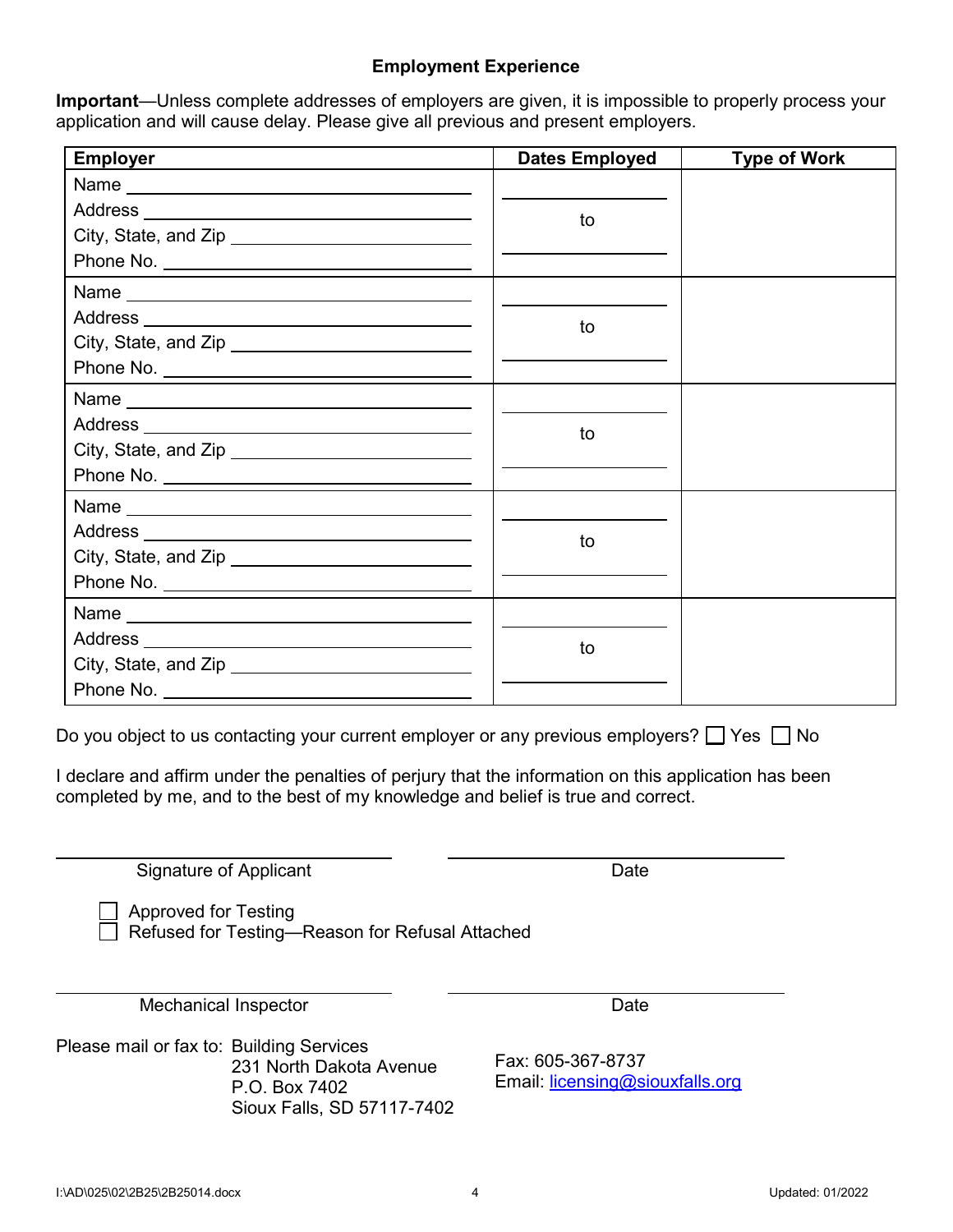## **Mechanical Examinations Application and Testing Instructions City of Sioux Falls**

#### **General**

Applications that are incomplete or not accompanied with the fee will not be processed. Applications must be received one week prior to the next scheduled testing date to qualify for testing on that date. Applicants must complete the examination within the next available three (3) test dates or reapplication would be required with additional examination fee.

#### **Application**

This form must be legible and fully completed, signed, and dated by the applicant.

#### **Fee—\$75**

The fee is nonrefundable. Make check or money order payable to the City of Sioux Falls.

#### **Examination Schedule**

Second Wednesday of each month at 8 a.m. The test will be picked up at 11:55 and corrected by the Mechanical Board of Appeals at 12 noon. Please notify our office if you are unavailable for the exam date.

#### **Examination Location**

231 North Dakota Avenue, City Center.

#### **Examination**

The examination for master mechanic contains open book multiple-choice questions and true/false questions. The permitted test time is 4 hours. It is advisable to bring a calculator, air-duct calculator, and code books. The examination for refrigeration contractor is open book and consists of multiple-choice questions. The permitted test time is 2 hours.

#### **Not Allowed**

Cell phones, PDAs, computers, highlighters, cameras, or any other electronic devices.

#### **Study Suggestions**

The Mechanical Board of Appeals and Examiners suggests that you study the 2021 *International Mechanical Code* and 2021 *International Fuel Gas Code* for the master mechanic examination. For the refrigeration contractor exam, it is recommended that you study the 2021 *International Mechanical Code* only. To purchase these codes, you may contact www.iccsafe.org.

#### **License**

You must apply for your license within 90 days after passing the examination, or you will be required to retest.

#### **Mail To**

Building Services, Attention: Licensing, 231 North Dakota Avenue, P.O. Box 7402, Sioux Falls, SD 57117-7402. Phone: 605-367-8672 ● Fax: 605-367-8737 ● Email: licensing@siouxfalls.org

#### **Parking:**

We recommend that you park at a meter that you can pay for up to four (4) or more hours. There are several of these meters near the City Center. A map can be sent upon emailed request. You can also use the PARK SMARTER™ app to help with parking.

Please be sure not to park in any parking ramps or assigned parking areas without previously receiving permission.

The Building Services department is not responsible for any parking issues that arise while you are testing due to unauthorized parking or failure to pay meter costs including, but not limited to, any parking tickets or towing.